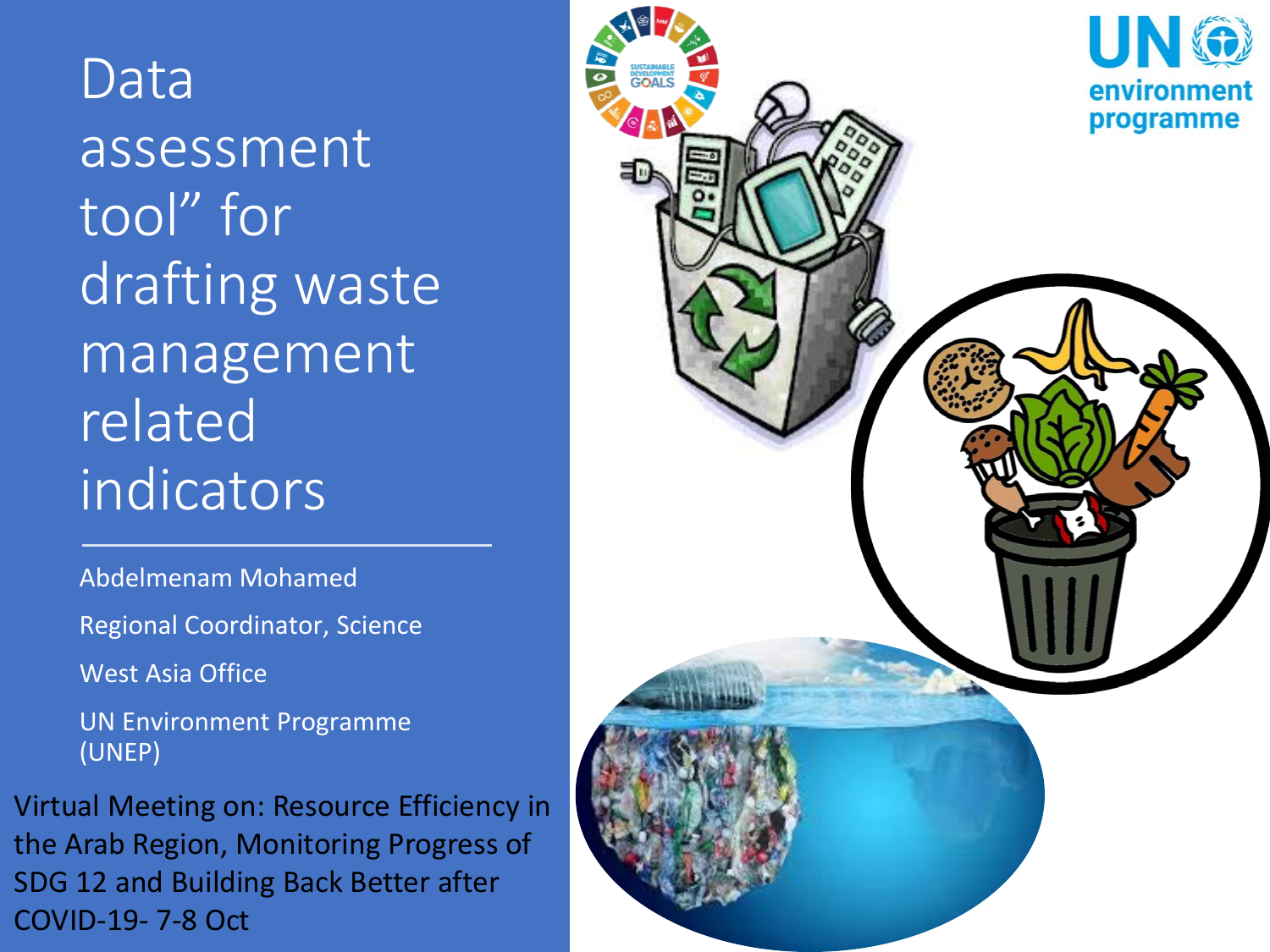# Introduction

- 
- The way in which societies use and care for natural resources fundamentally shapes the well-being of humanity, the environment and the economy.
- One of the core objectives of the 2030 Agenda for Sustainable Development is to decouple economic growth from resource use and environmental degradation, notably through improved resource efficiency.
- Waste is generated at a massive and growing rate but is not always managed appropriately, leading to greenhouse gas emissions, pollution, and health hazards.
- The richest countries alone consume on average 10 times as many materials as the world's poorest, and the efficiency of resource use at a global level is now falling as a number of emerging economies grow rapidly.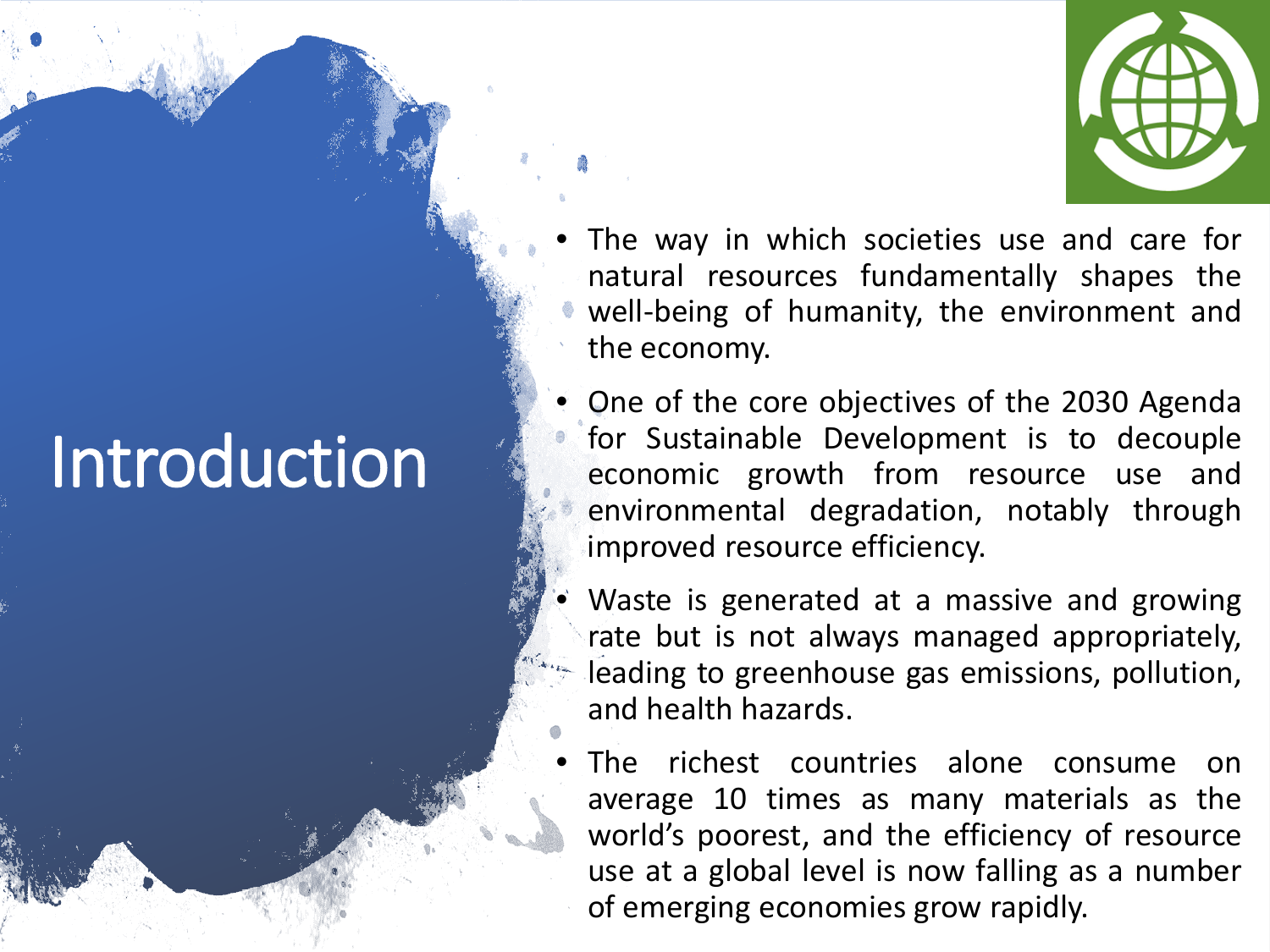## **Zero Waste** STAINABLE **GOALS**

With ongoing population growth and rapid urbanization, the optimization of waste systems is critical. Fortunately, this presents a tremendous opportunity to recover valuable resources and create employment, while mitigating these negative impacts.

A critical way of reducing the burden of waste is by **preventing its production** in the first place, such as with the expanded concept of the **6 R**s:



# Introduction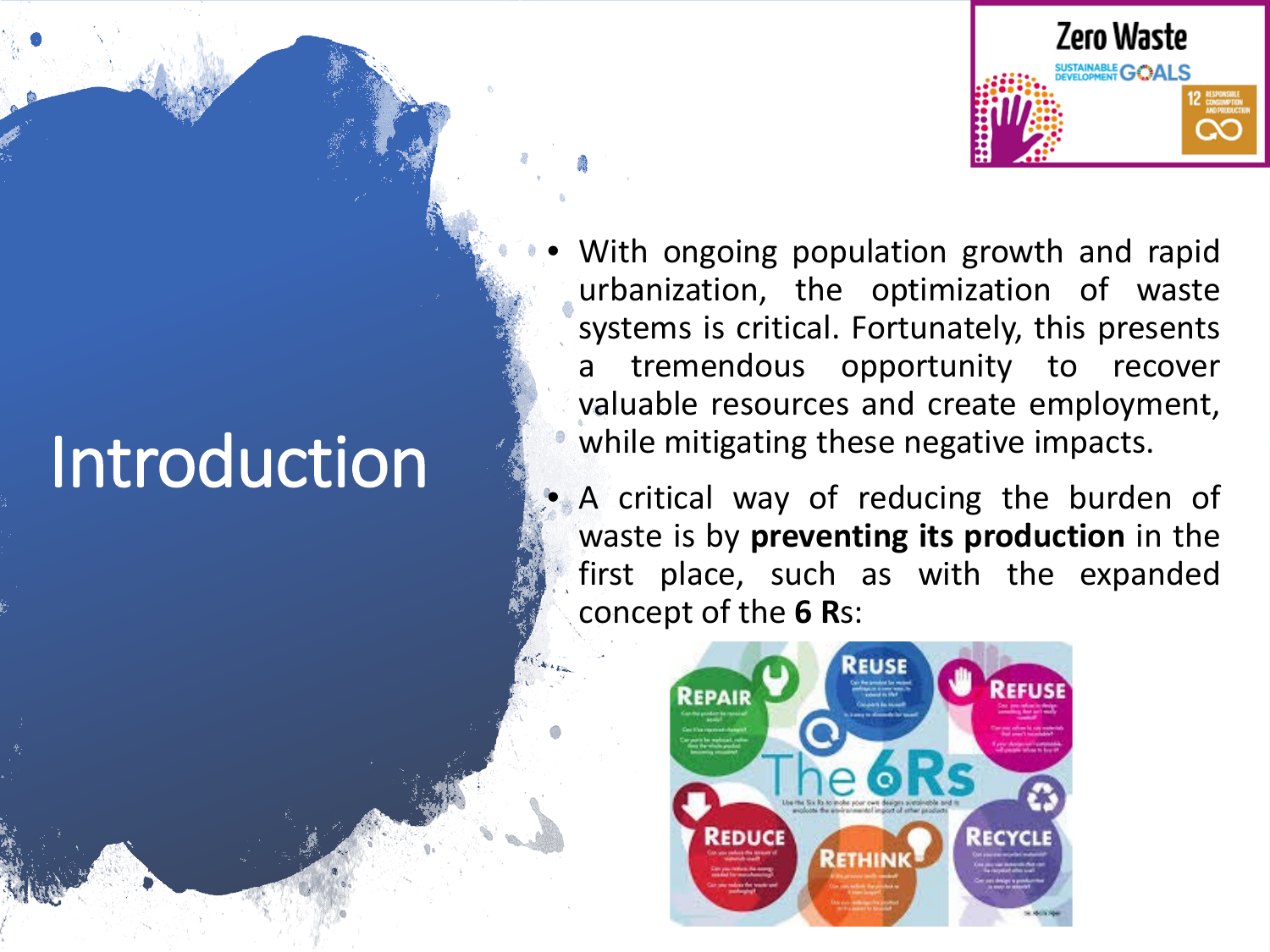

## Introduction

- Many types of waste can be **reframed as a resource**: e-waste, for example, often contains valuable metals such as gold, while the nutrients in food waste can be captured as compost.
- Improving waste management is critical for the achievement of the following Sustainable Development Goals: 3 GOOD HEALTH

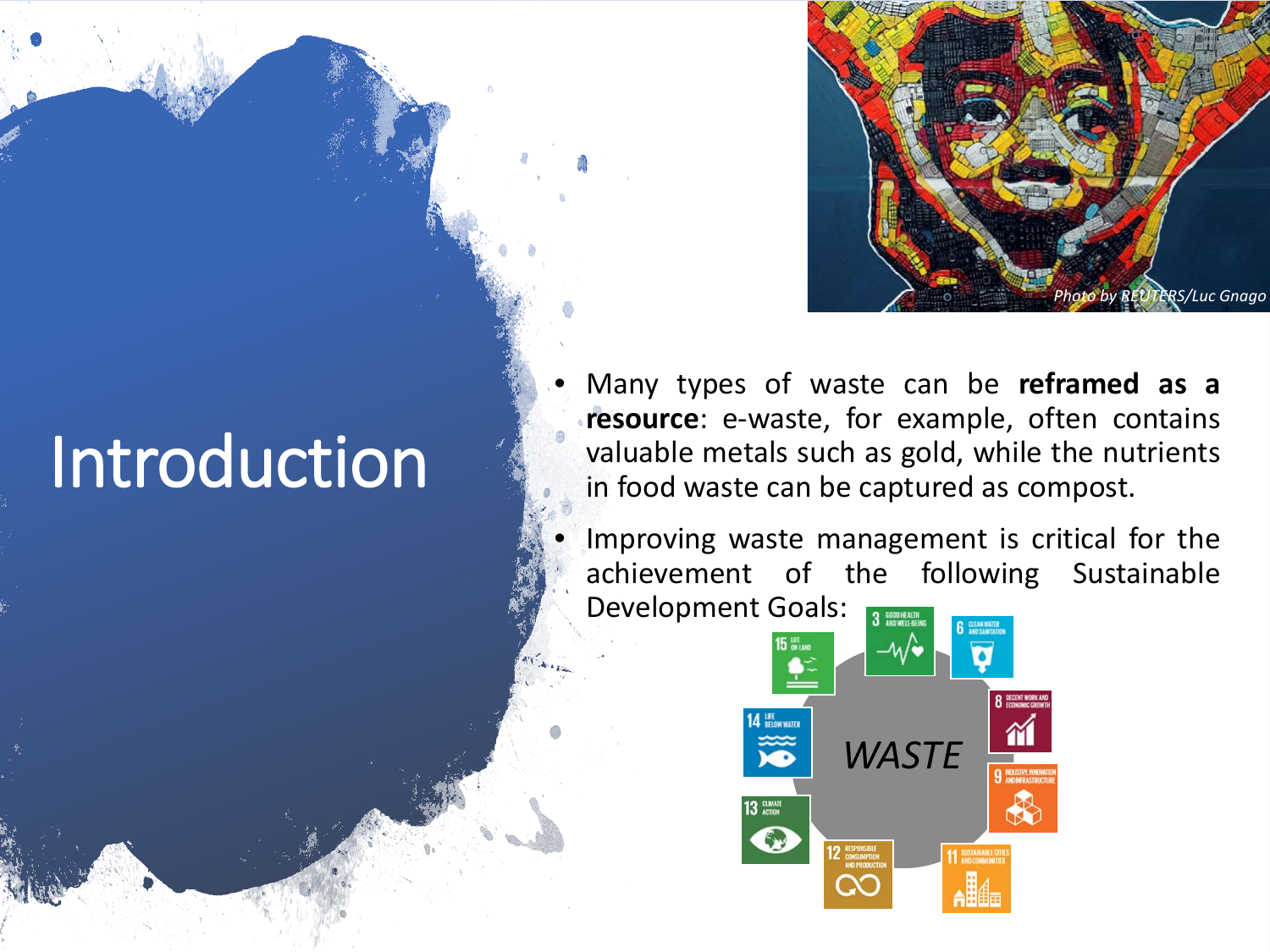SDGs indicators related to waste

**CONSUMPTION** LIFE BELOW<br>WATER 14

**CLEAN WATER**<br>AND SANITATION

6

- **6.3.1** Proportion of wastewater safely treated
- **11.6.1** Municipal Solid Waste
- **12.3.1** Food Loss and Waste
- 12.4.1 Reporting to Multi Environment Agreements
- **12.4.2** Hazardous Waste (includes ewaste)
- 12.5.1 National Recycling Rate (includes e-waste)
- 14.1.1 Coastal Eutrophication and Plastic Litter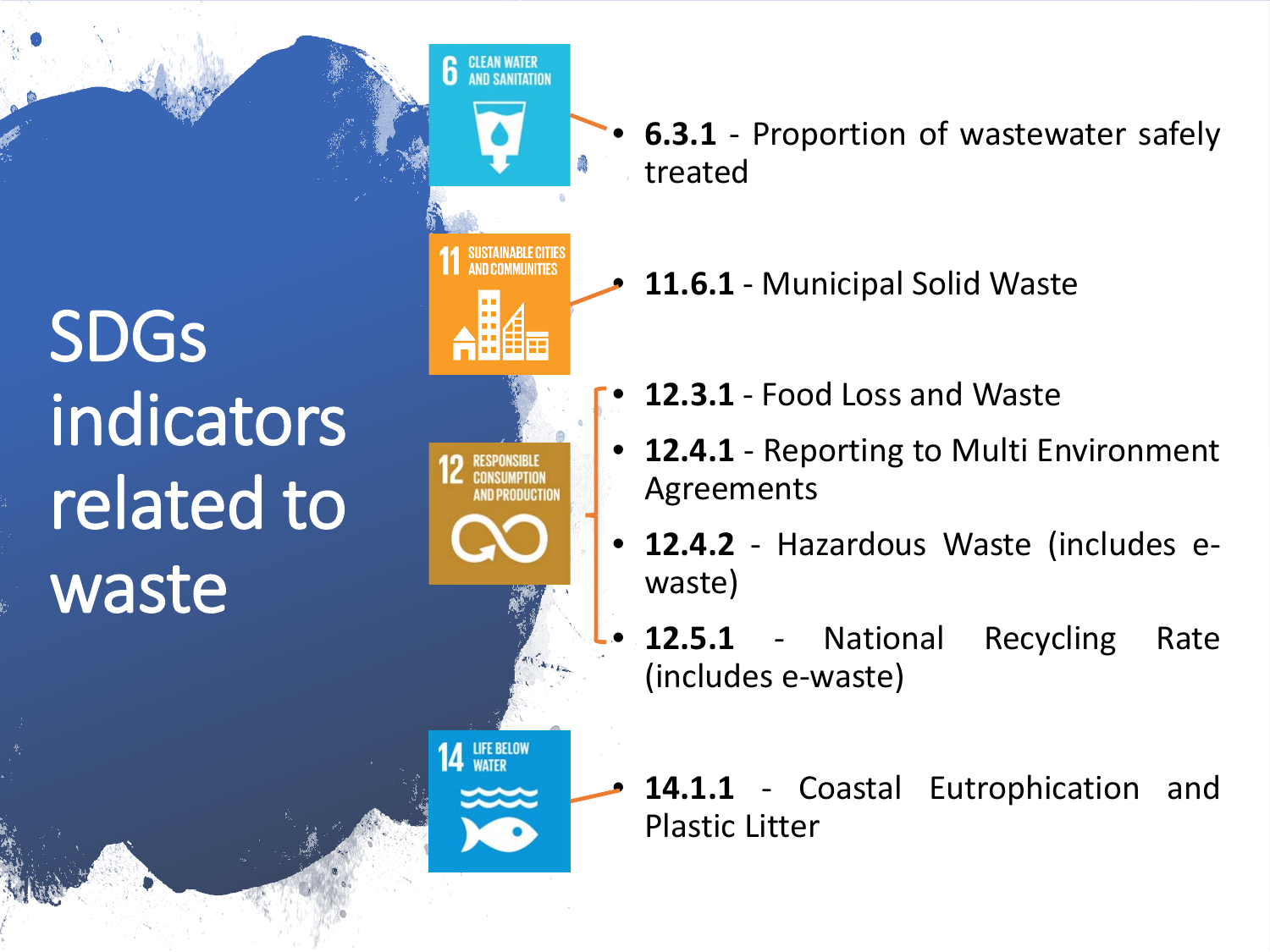.٦ .۳ ۱ نسبة میاه الصرف الصحي المعالجة بطریقة آمنة

Waste related indicators under UNEP

## **SDG INDICATOR 6.3.1**

*"Proportion of domestic and industrial wastewater flows safely treated"*



Indicator 6.3.1 tracks the percentage of wastewater flows from households, services and industrial premises that are treated in compliance with national or local standards.

The household component includes both sewage and faecal sludge, treated on-site and off-site, and is monitored as part of the sanitary chain with direct links to indicator 6.2.1 on access to sustainably managed sanitation services.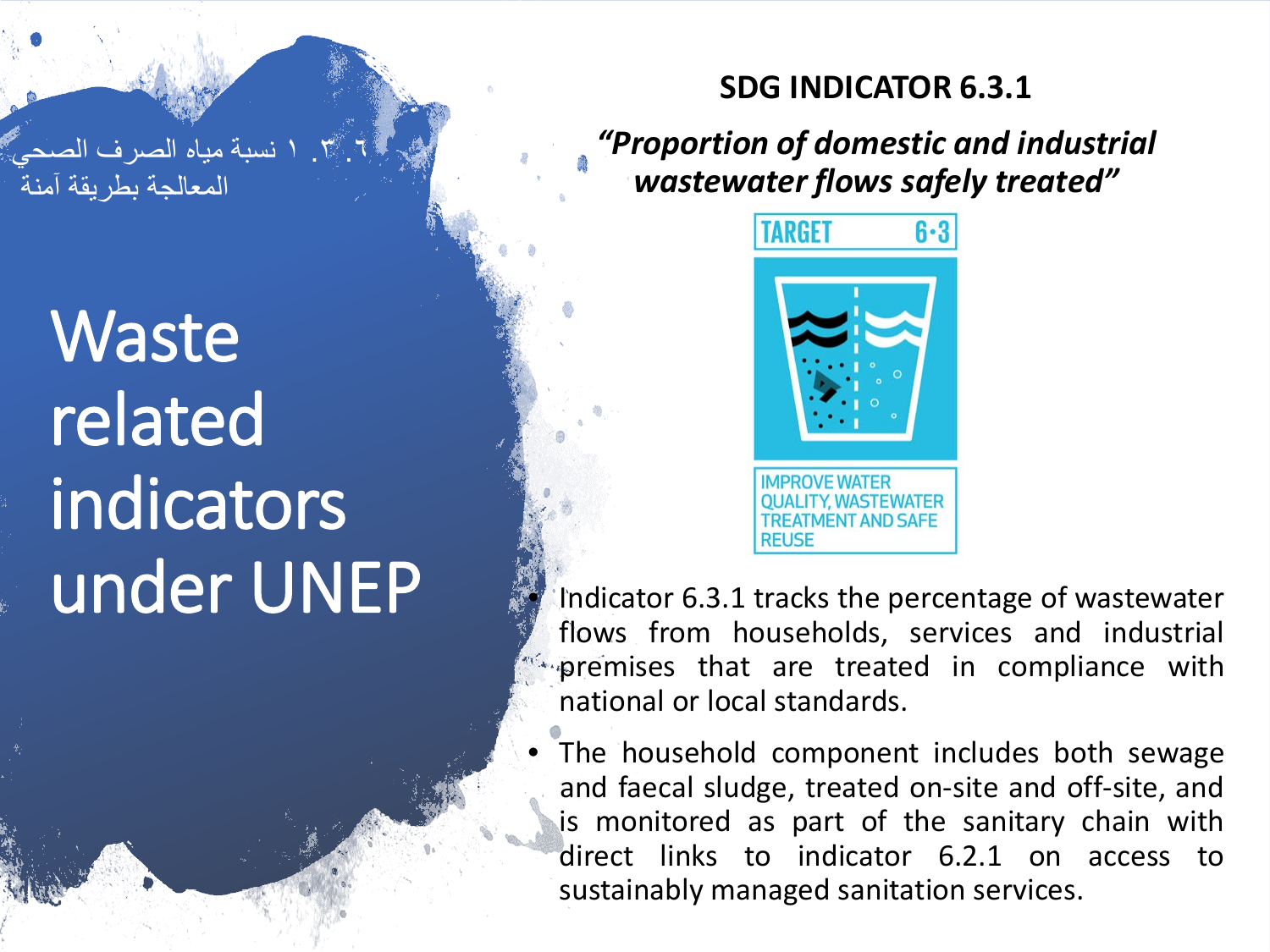۱۱ .٦. ۱ نسبة النفایات الصلبة للمدن، أَلَّتَيْ تُجمَع بانتظام ويجري تفريغها نهائياً على نحو كاف، من مجموع النفایات الصلبة للمدن، حسب المدینة

Waste related indicators under UNEP

### **SDG INDICATOR 11.6.1**

*"Proportion of municipal solid waste collected and managed in controlled facilities out of total municipal waste generated, by cities"*



The goal of this indicator aims to generate the proportion of municipal solid waste regularly collected and that is adequately treated and disposed out of all the total municipal waste generated by the city.

• Urban households and businesses produce substantial amounts of solid waste that must be collected regularly, recycled or treated and disposed properly in order to maintain healthy and sanitary living conditions.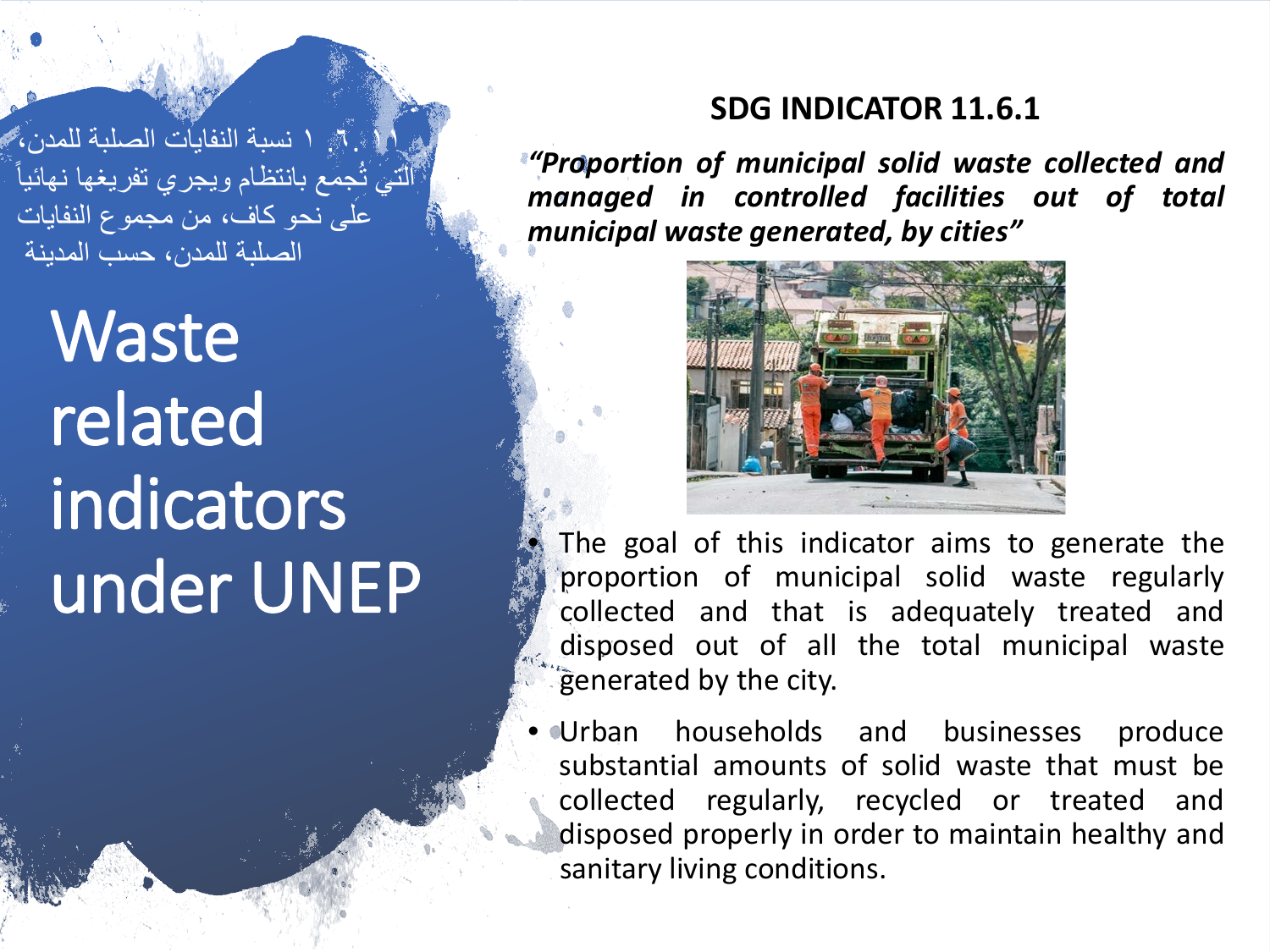## **SDG INDICATOR 12.3.1b**

*"Food waste index"*



- Disaggregation of food waste by destination is important for understanding the best way to optimize the use of food waste for fertilizer. It is estimated that 1.15 to 2.41 million tonnes of plastic are entering the ocean each year from rivers. More than half of this plastic is less dense than the water, meaning that it will not sink once it encounters the sea.
- This indicator aims to decrease the economic and environmental burdens of loss and waste, while maintaining food and feed safety, in addition to decreasing food insecurity.

۱۲ ۳. ۱. مؤشر الخسائر الغذائیة العالمیة

Waste related indicators under UNEP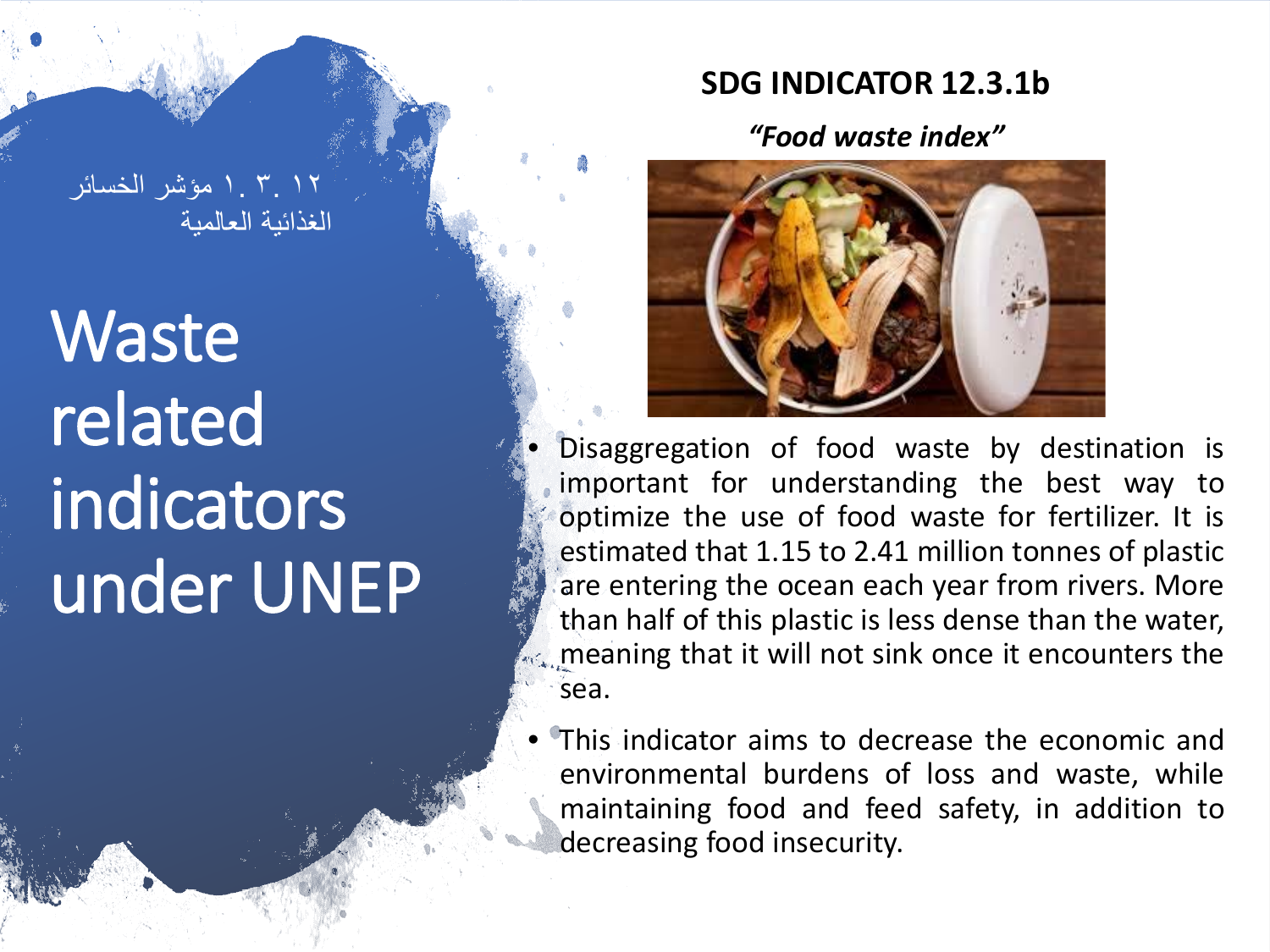**SDG INDICATOR 12.4.1**

*"Number of parties to international multilateral environmental agreements on hazardous waste, and other chemicals that meet their commitments and obligations in transmitting information are required by each relevant agreement"*



The indicator is process-oriented, focusing on compliance with the obligations that contribute to the overall target of achieving the environmentally sound management of chemicals and all wastes throughout their life cycle.

Waste كل اتفاق ذي صلةrelated indicators under UNEP ۱۲ ٤. ۱. عدد الأطراف في الاتفاقات البیئیة الدولیة المتعددة الأطراف المتعلقة بنفایات المواد الخطرة وغیرھا من المواد الكیمیائیة، التي تفي بتعھداتھا والتزاماتھا في نقل المعلومات على النحو الذي یتطلبھ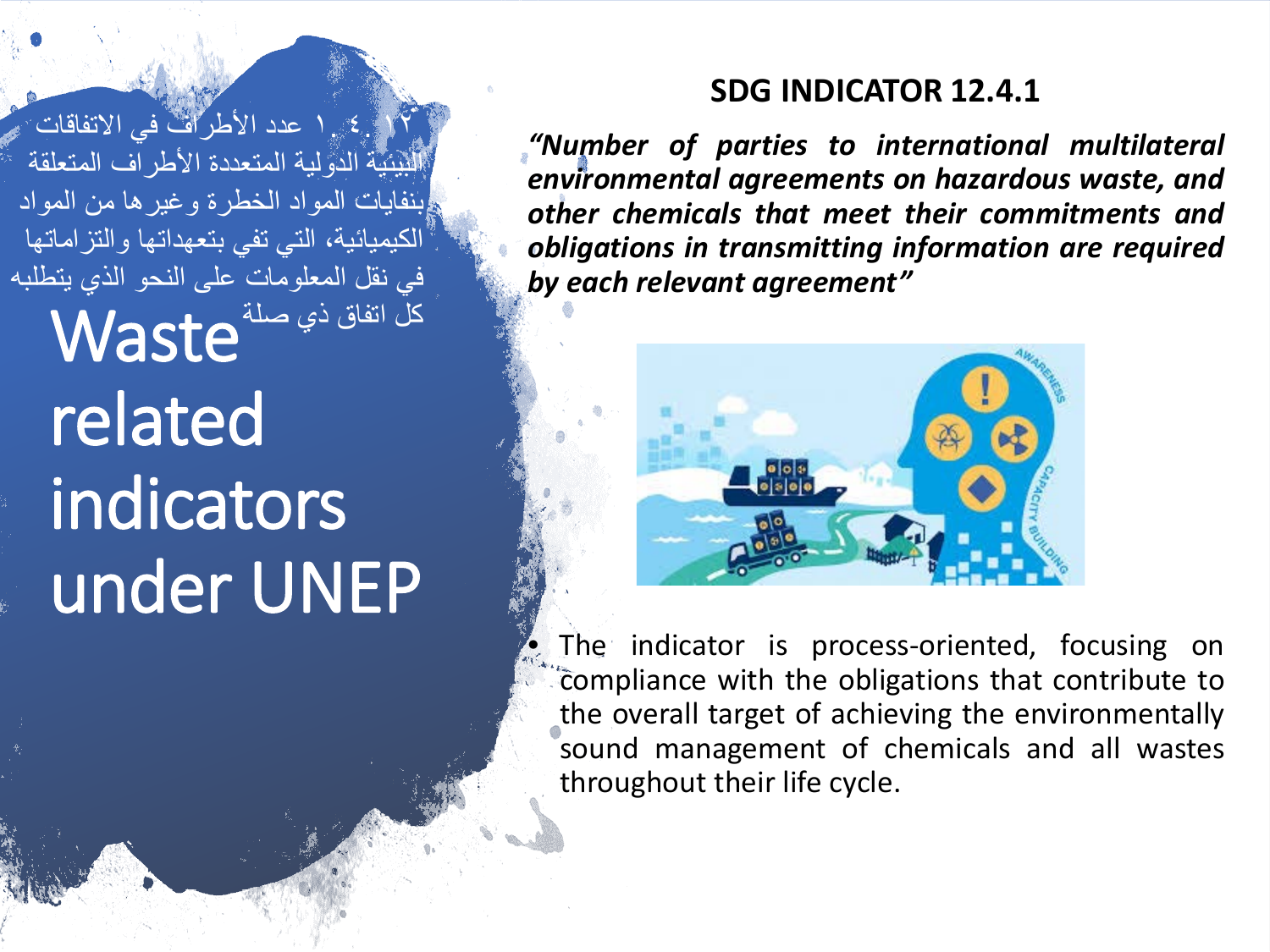۱۲ ٤. ۲. نصیب الفرد من تولید النفایات الخطرة ونسبة النفایات الخطرة المعالَجة، حسب نوع المعالجة

Waste related indicators under UNEP

#### **SDG INDICATOR 12.4.2**

*"Hazardous waste generated per capita and proportion of hazardous waste treated, by type of treatment"*



If countries are to better understand how waste are generated, collected and recycled then this will put countries and other stakeholders in a better position to identify how to tackle the issues face for key waste streams (such as metals, e-waste or plastics).

• "E-waste is a growing global challenge that poses a serious threat to the environment and human health worldwide", said Stephan Sicars, Director of the Department of Environment at the UN Industrial Development Organization.

• Minimizing waste generation and maximizing the recycling of waste is central to the concept of circular economy.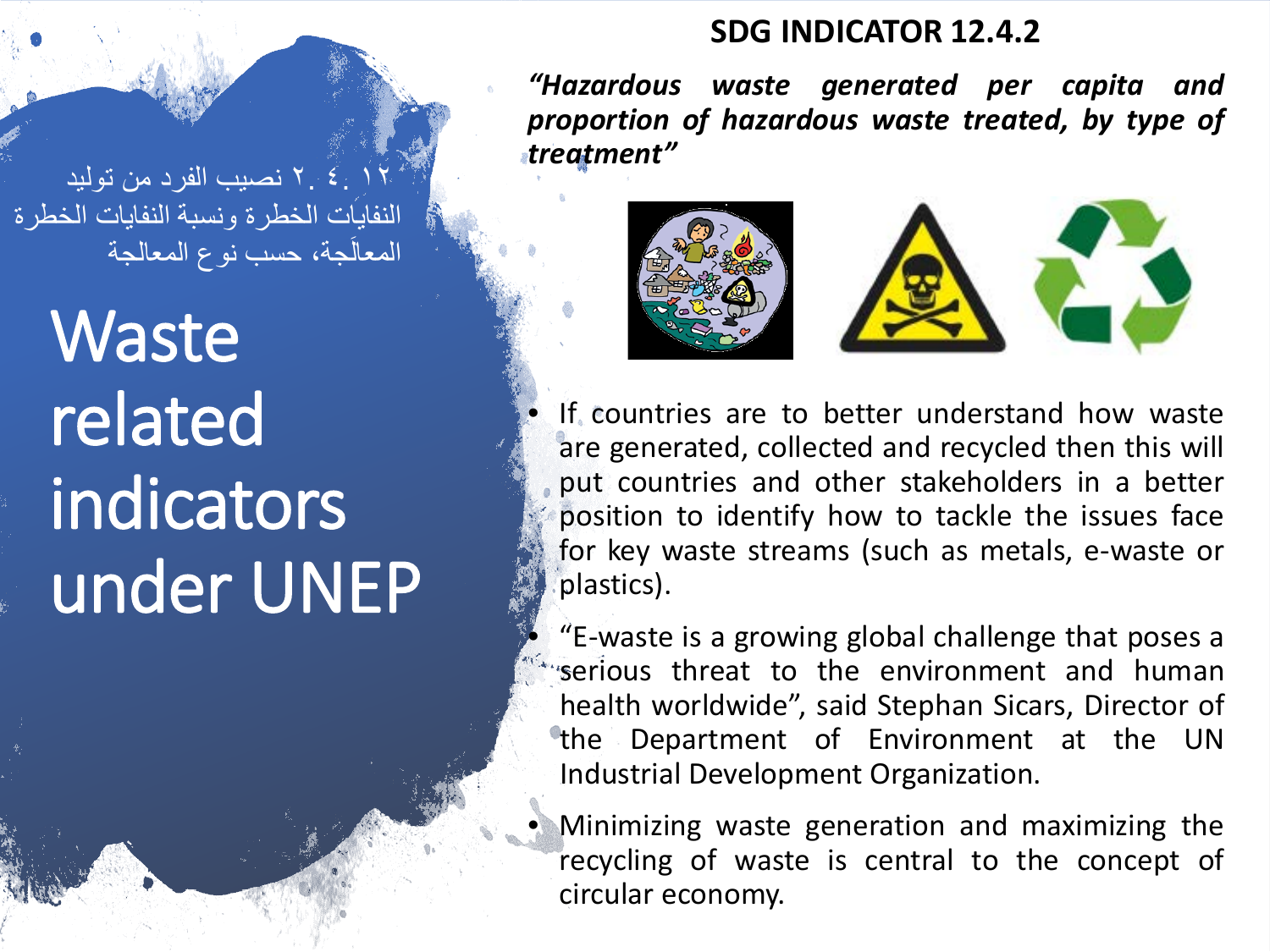### **SDG INDICATOR 12.5.1**

#### *"National recycling rate, tons of material recycled"*

۱۲ ٥. ۱. معدل إعادة التدویر على الصعید الوطني وعدد أطنان المواد المعاد تدویرھا

Waste related indicators under UNEP



Many countries and cities do not yet have the capacity to properly collect, transport, treat, and dispose of their waste, which can lead to:

- Spread of disease
- Flooding from blocked drainage
- Environmental pollution
- Emission of Greenhouse Gases
- Unwanted sights and odours
- Minimizing waste generation and maximizing the recycling of waste is central to the concept of circular economy.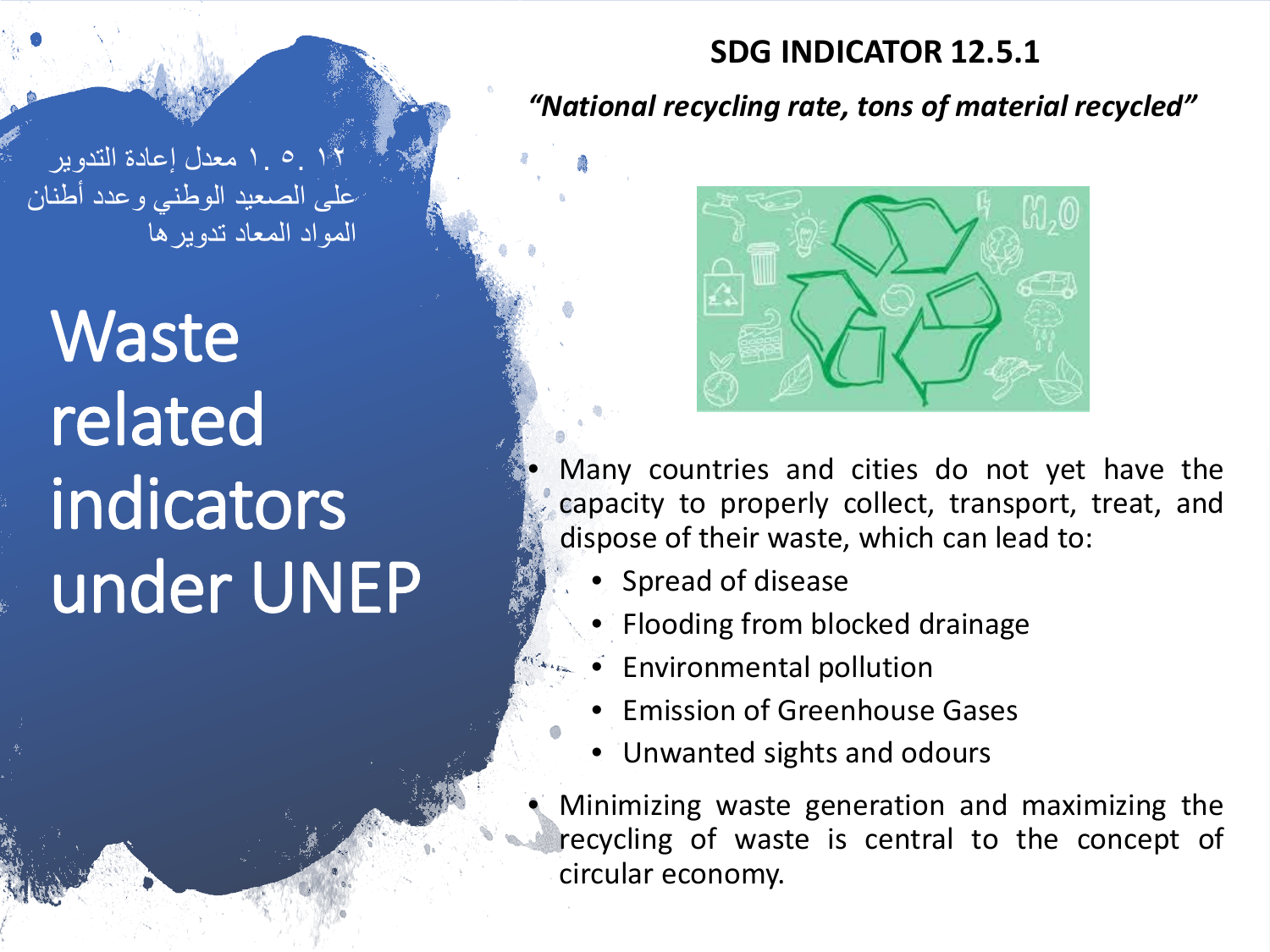## **SDG INDICATOR 14.1.1**

*"(a) Index of coastal eutrophication; and (b) floating plastic debris density"*





Coastal areas are areas of high productivity where inputs from land, sea, air and people converge.

The Indicator is designed in a way to generate data to allow informed decision making towards identifying the state of pollution and pollution flows in oceans.

۱٤ .۱. ۱ (أ) مؤشر التخثث\المغذیات الساحلیة ؛ (ب) كثافة حطام البلاستیك

Waste related indicators under UNEP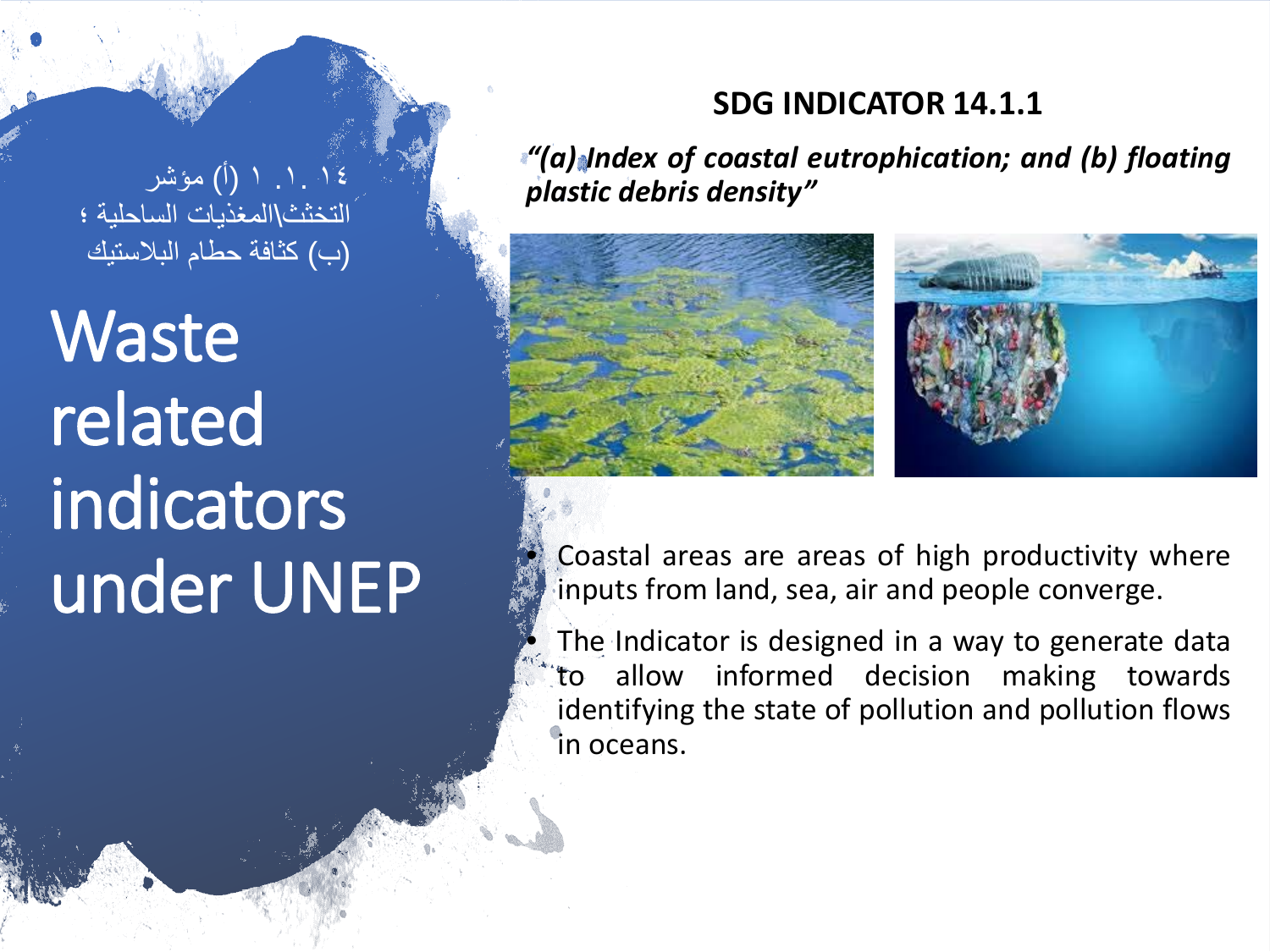# **Summary**

- Worldwide material consumption has expanded rapidly, as has material footprint per capita, seriously jeopardizing the achievement of the Sustainable Development Goal 12 and the Goals more broadly.
- With ongoing population growth and rapid urbanization, the optimization of waste systems is critical. Fortunately, this presents tremendous opportunity to recover valuable resources and create employment, while mitigating these negative impacts.
- Urgent action is needed to ensure that current material needs do not lead to the overextraction of resources or to the degradation of environmental resources, and should include policies that improve resource efficiency, reduce waste and mainstream sustainability practices across all sectors of the economy.
- Waste Indicators under UNEP custodianship are: **12.3.1b, 12.4.1, 12.4.2, 12.5.1** and **14.1.1**
- There will be a separate presentation for SDG 12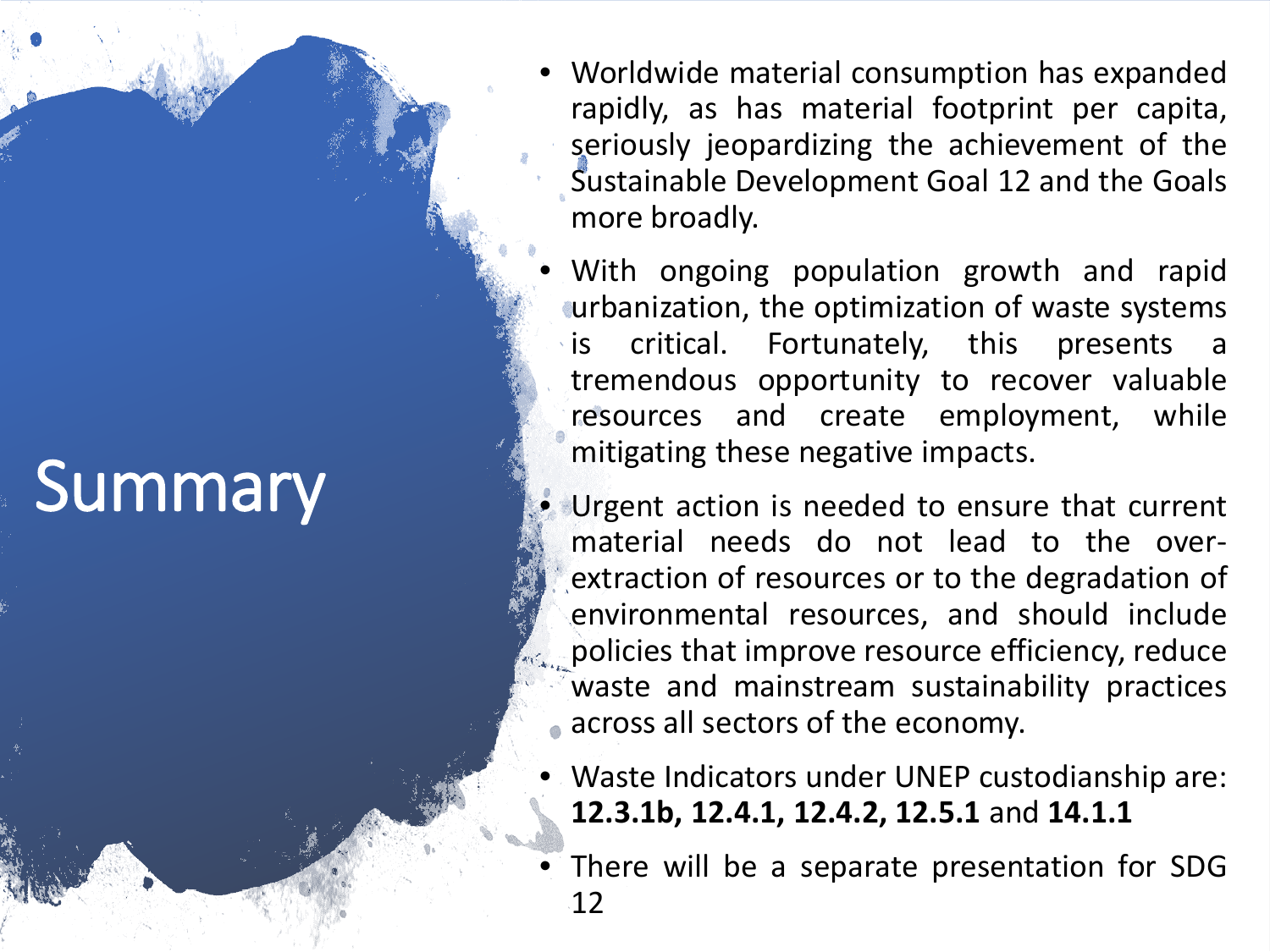## UNEP's work on Waste Statistics



• *Global Chemicals and Waste Indicator Review Document*

• *Data assessment tool*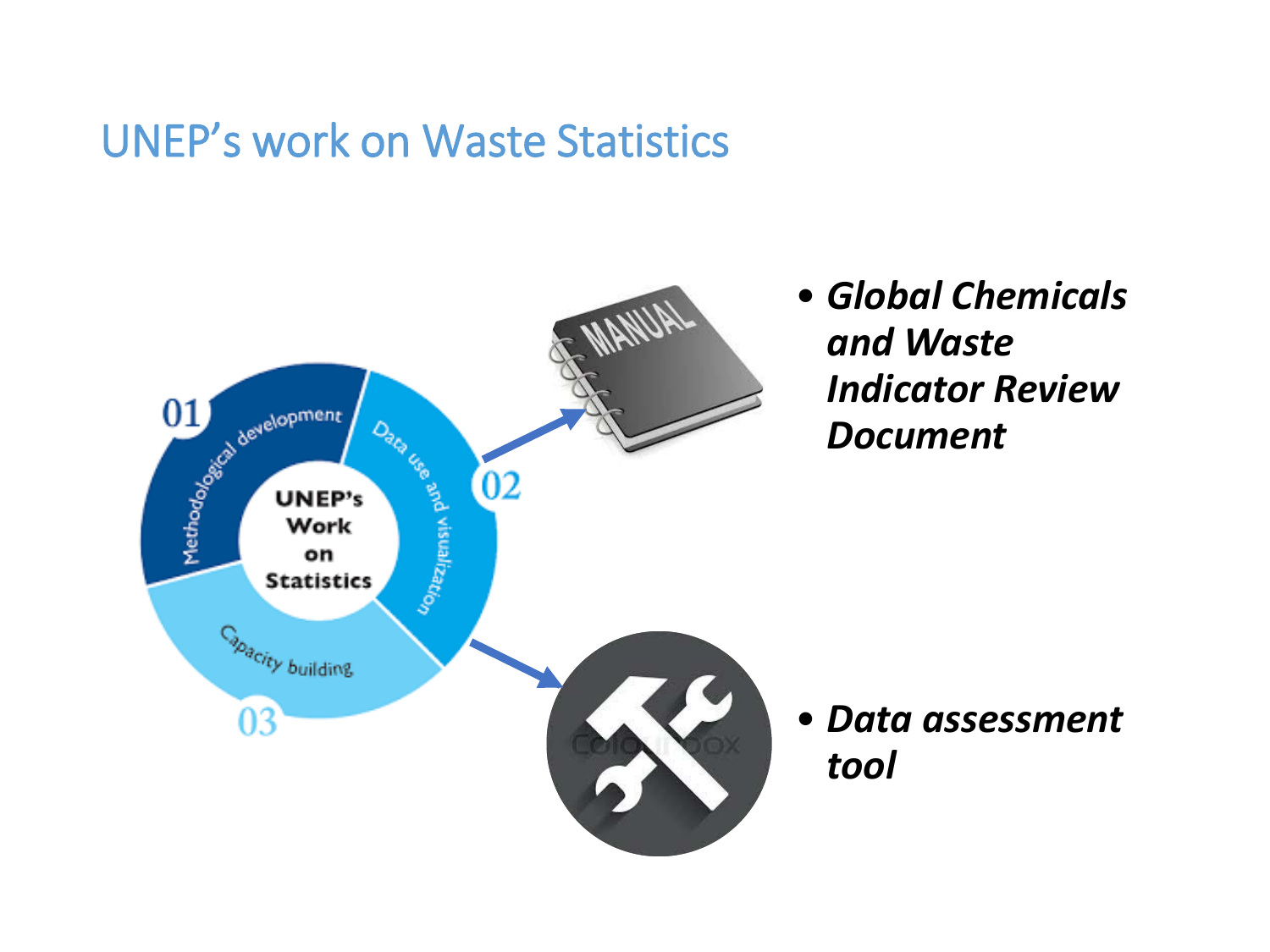## Global Chemicals and Waste Indicator Review Document



- Aims to strengthen the knowledge base of chemicals and hazardous waste and enhance the capacity of selected countries to track progress towards related SDGs indicators across sectors in order to strengthen the evidence base for policy making and stakeholder action.
- By strengthening the evidence base as well as the science policy interface, the project responds to the need for better information to empower decision makers and stakeholders to act and support policy making aimed at sound management of waste to minimize risks to public health and the environment associated with chemicals and hazardous waste.
- To provide a coherent methodology for measuring the SDGs indicators related to municipal and food waste, hazardous waste and recycling rate.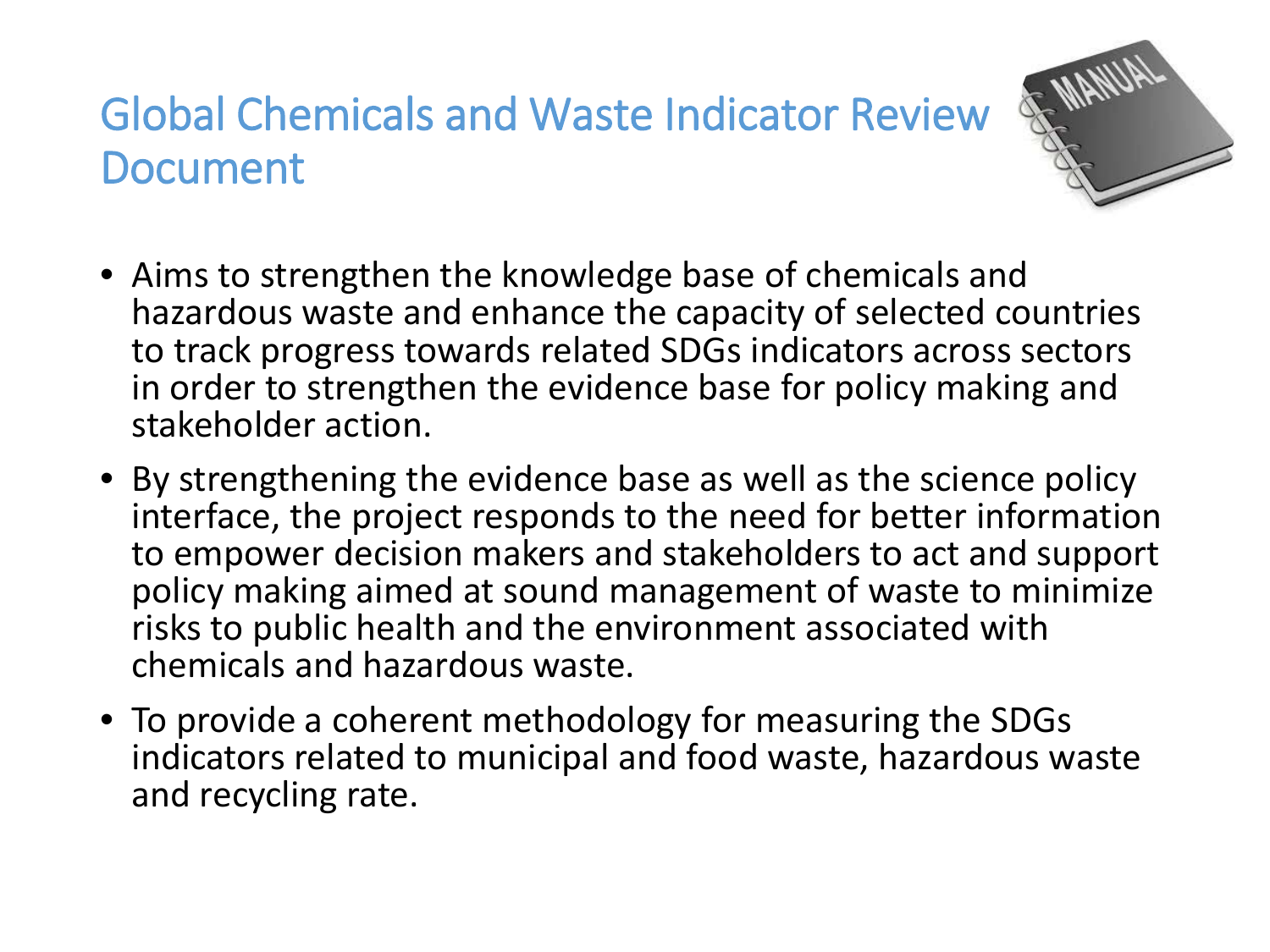## Global Chemicals and Waste Indicator Review **Document**



#### **indicators related to municipal and food waste, hazardous waste and recycling rate**

- 11.6.1 Municipal solid waste collected and managed in controlled facilities out of total municipal solid waste generated, by the city
- 12.3.1. Food waste
- 12.4.2. Hazardous waste generated per capita and proportion of hazardous waste treated, by type of treatment
- 12.5.1. National recycling rate, tons of material recycled

## **Contents**

#### Acronyms

- 1. Background
- 2. Introduction
- 3. Links with existing initiatives
- 4. Definitions
- 5. Methodology for Indicator 11.6.1
- 6. Methodology for Indicator 12.3.1.b
- 7. Methodology for Indicator 12.4.2
- 8. Methodology for Indicator 12.5.1
- 9. Data assessment tool
- 10.References

## Annexes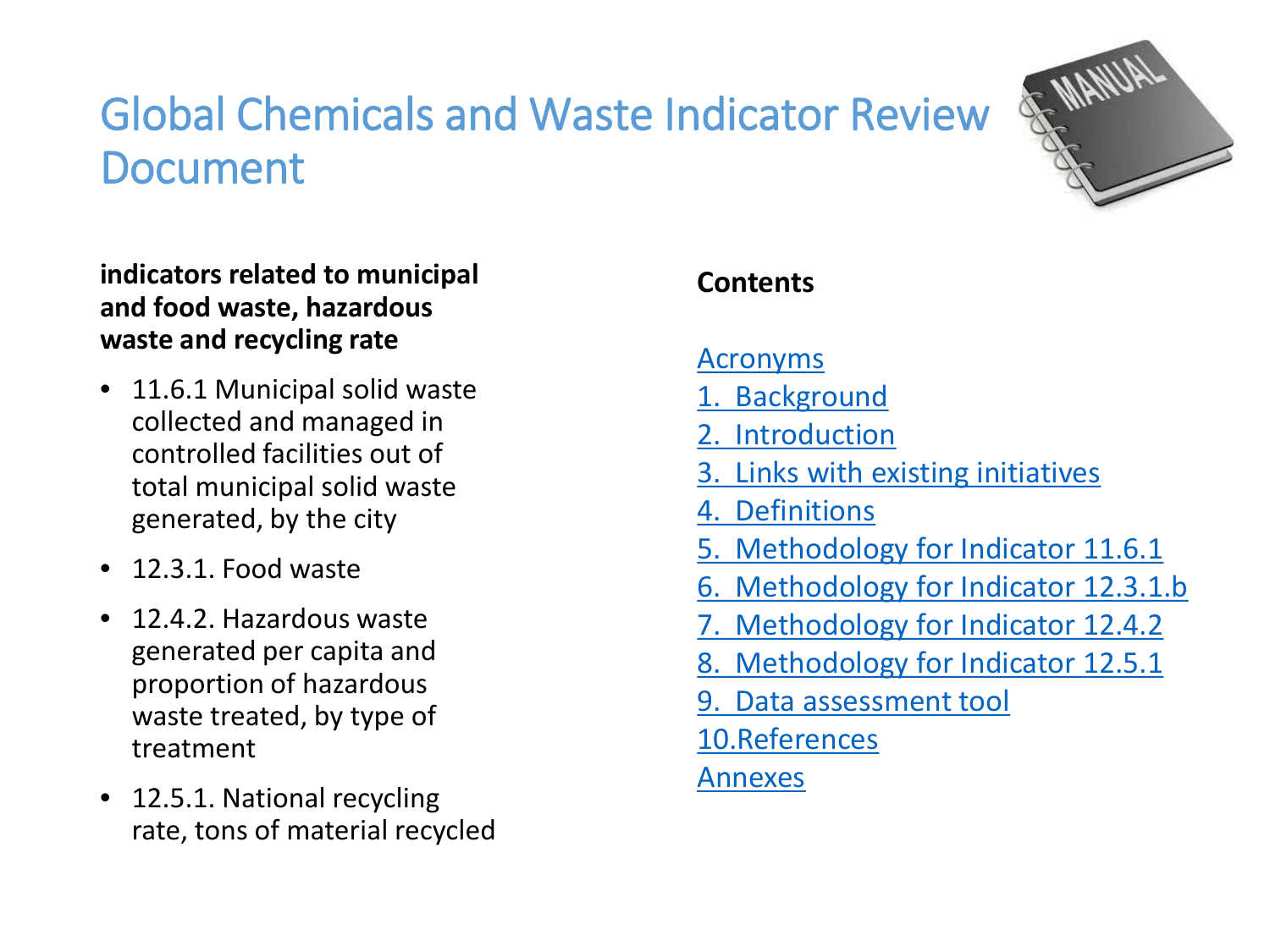## Data assessment tool

![](_page_16_Picture_1.jpeg)

- An excel model which is intended for filling in by each reporting country.
- It is designed to include information on the **overall country situation**, as well as **specific data required** for calculating the indicators based on the methodology included in the "**Indicator Review Document**".
- The **aim** of this tool is to aid countries in collecting relevant data from national/regional level authorities, identifying data gaps and inconsistencies, sector priorities in terms of both data production/collection as well as waste management in general. Ultimately, the data assessment tool is aimed to inform waste management policy at national level. In addition, it will facilitate national reporting on SDGs, filling in the UNSD/UNEP Questionnaire (waste section), aid in BRS and other MEAs reporting.

The model includes six tabs, as follows:

- **1. Introduction** stating the objectives of the data assessment tool and collecting general information on the reporting country
- **2. Glossary of terms** providing definitions and explanations aimed at ensuring better understanding of the terms used in the model and ultimately improving reported data quality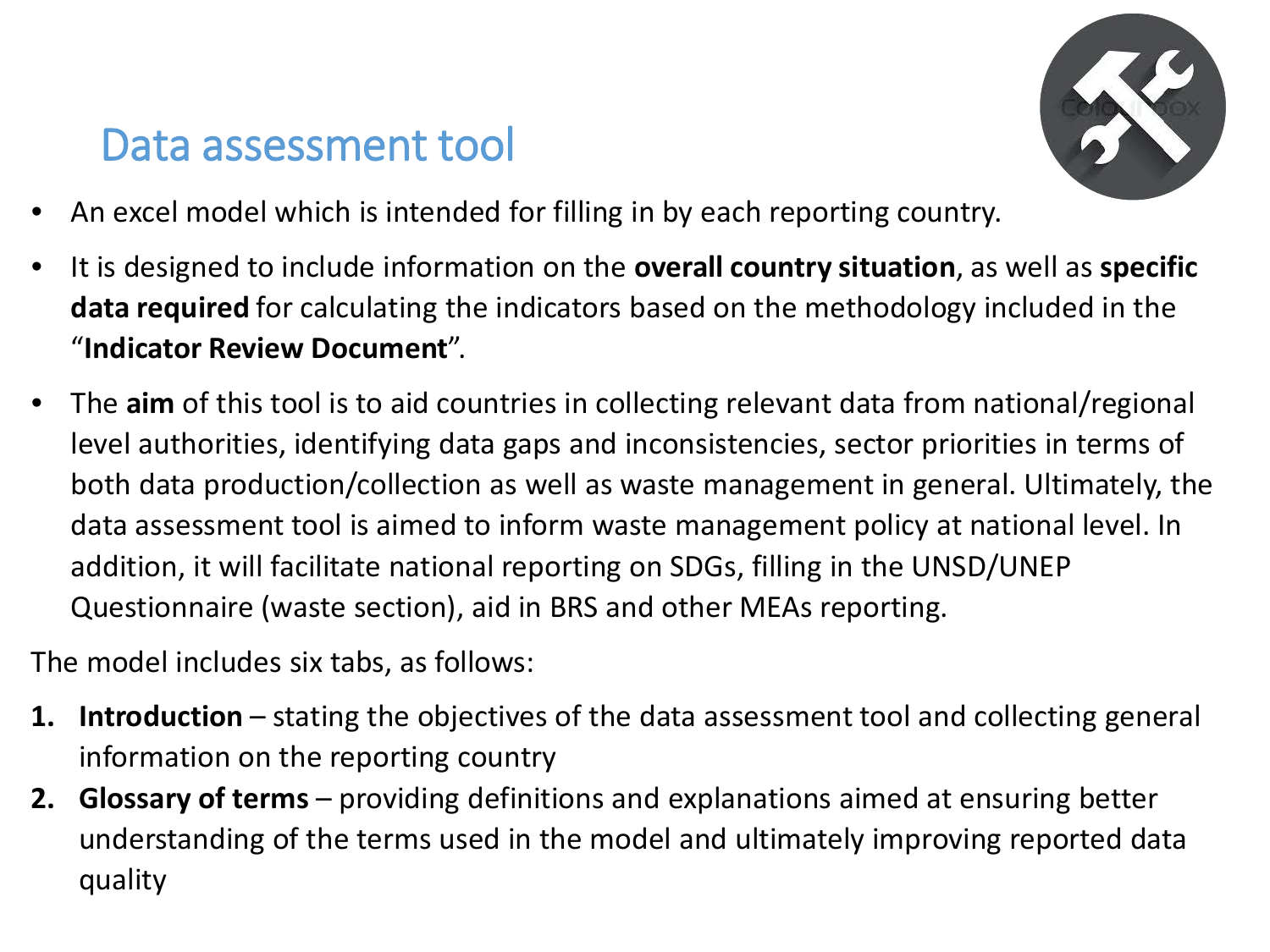## Data assessment tool

![](_page_17_Picture_1.jpeg)

- **3. Country information** collecting details on national and international reporting requirements the country needs to fulfil, it's legislative, policy and institutional framework, as well as the definitions the country uses for terms such as 'waste' or 'recycling', among others.
- **4. Gaps and challenges** aimed at capturing the national priorities related to waste management, as well as the existing gaps and challenges faced by countries in terms of waste management data generation, collection and reporting.
- **5. Reporting status** includes a series of information which is requested for each of the bilateral, regional, multilateral or national agreements/conventions/standards or reporting obligations the country has, as mentioned in the 'Country information' tab
- **6. Data collection form** aimed at collecting actual data to be used in calculating the waste-related SDG indicators, with particular focus on data needed for the calculation of indicators detailed in the present Indicator Review Document. Categories include waste generation, waste collection, waste treatment and disposal, waste recycling and waste movement data.

Countries can customize and add tabs and questions to the tool depending on their specific needs for data collection or policy information.